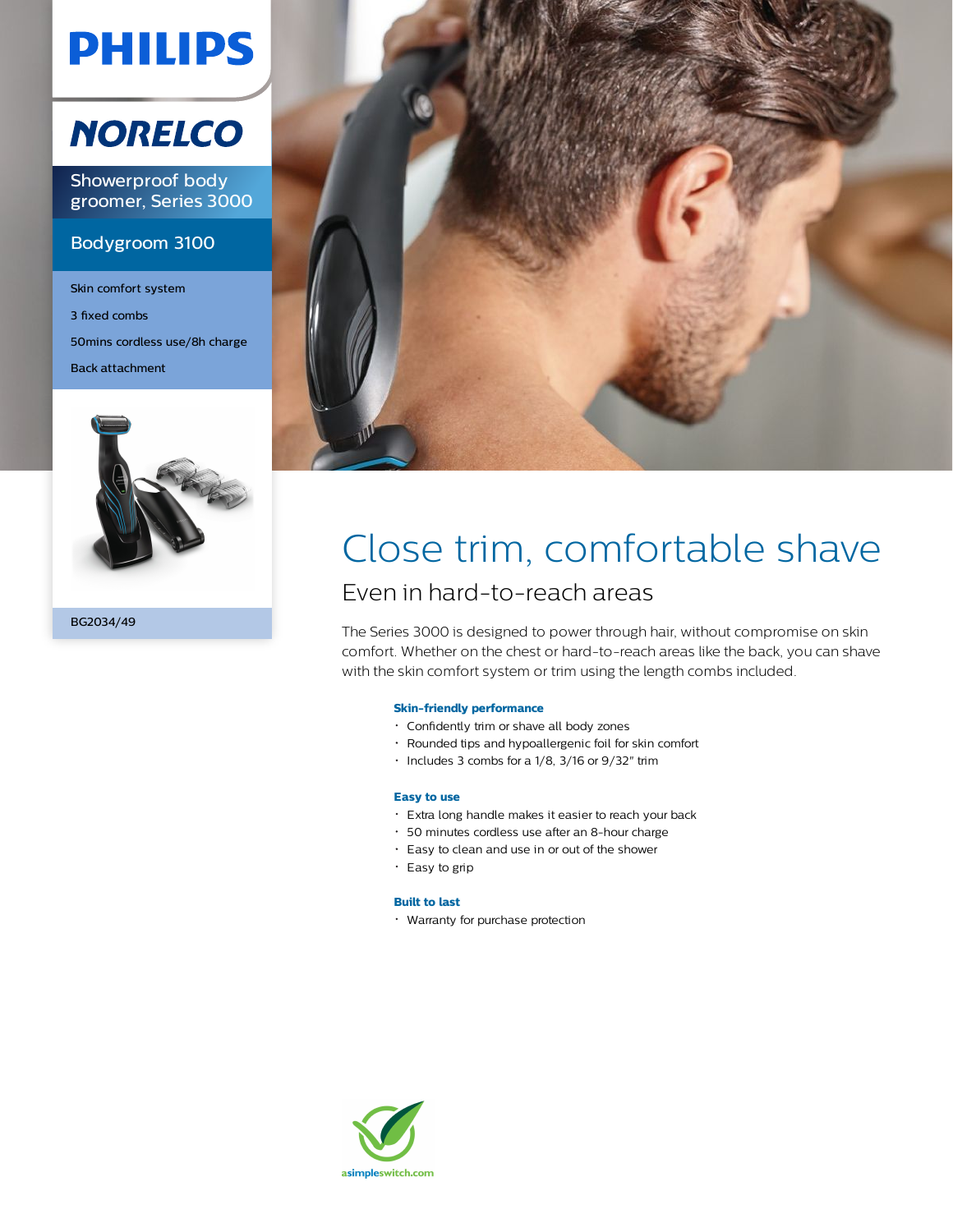# **Highlights**

#### **Skin comfort system**



Designed to be safe and comfortable for underarms, chest & abs, back & shoulders, groin area and legs. The skin comfort system catches and cuts hairs of different lengths, without the need for multiple tools or skin contact with sharp edges. The bi-directional trimmers cut longer hairs, which are shaved by the foil for a closer result.

#### **Skin-friendly tips and foil**



The skin comfort system features a hypoallergenic foil and rounded tips to protect your skin while shaving.

# **3 combs included, 1/8-9/32"**



3 combs included for different body hair lengths. Attach the combs onto the shaving system, to trim hair to fixed length settings of 3mm (1/8"), 5mm (3/16"), or 7mm (9/32"). You can use the shaving system without the

combs, for a closer result. For thicker hair, pretrimming with the fixed combs is recommended.

#### **Shave your back**



Conveniently remove back hair. This attachment has been specially designed for convenient back grooming.

#### **Rechargeable battery power**



High-power NiMH battery for full body use, with 50 minutes of cordless use after an 8-hour charge. The battery light indicates power status, when the battery is low or full.

#### **100% Showerproof**



Provides a comfortable and close result in or out of the shower. The body groomer is 100% waterresistant, so you can simply rinse it clean when you've finished. For longer hair, trimming performance may be better on dry hair.

#### **Ergonomic grip**



Your body groomer is easy to hold and manoeuvre, with a rubber ergonomic grip to help you keep control while you trim.

#### **Built to last**



All of our grooming products are built to last. They come with a 2 year warranty and they never need to be oiled.



asimpleswitch.com

#### **Philips Green Logo**

Philips Green Products can reduce costs, energy consumption and CO2 emissions. How? They offer a significant environmental improvement in one or more of the Philips Green Focal Areas – Energy efficiency, Packaging, Hazardous substances, Weight, Recycling and disposal and Lifetime reliability.